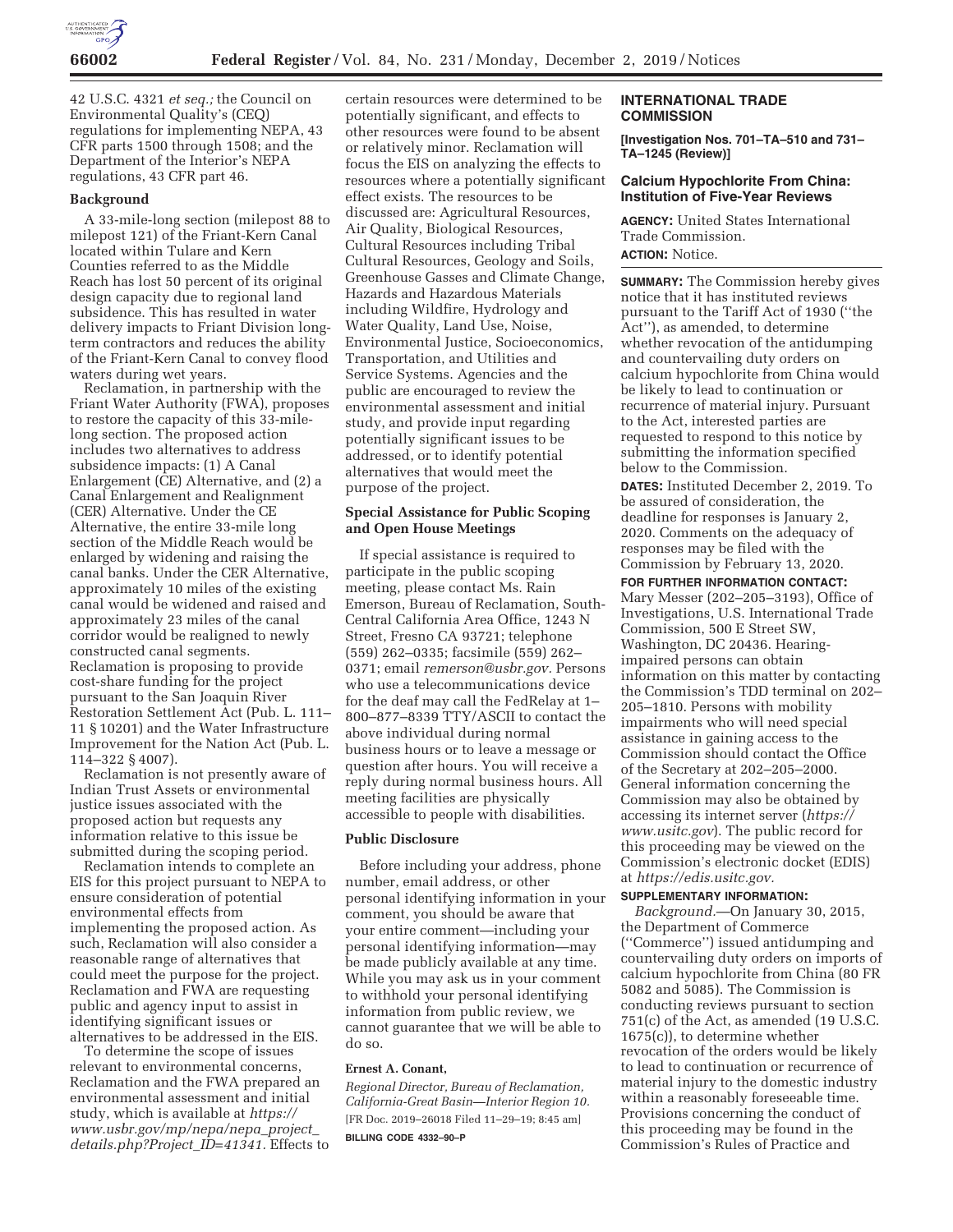Procedure at 19 CFR part 201, subparts A and B, and 19 CFR part 207, subparts A and F. The Commission will assess the adequacy of interested party responses to this notice of institution to determine whether to conduct full or expedited reviews. The Commission's determinations in any expedited reviews will be based on the facts available, which may include information provided in response to this notice.

*Definitions.*—The following definitions apply to these reviews:

(1) *Subject Merchandise* is the class or kind of merchandise that is within the scope of the five-year reviews, as defined by the Department of Commerce.

(2) The *Subject Country* in these reviews is China.

(3) The *Domestic Like Product* is the domestically produced product or products which are like, or in the absence of like, most similar in characteristics and uses with, the *Subject Merchandise.* In its original determinations, the Commission defined a single *Domestic Like Product*  consisting of all calcium hypochlorite coextensive with Commerce's scope.

(4) The *Domestic Industry* is the U.S. producers as a whole of the *Domestic Like Product,* or those producers whose collective output of the *Domestic Like Product* constitutes a major proportion of the total domestic production of the product. In its original determinations, the Commission defined the *Domestic Industry* to include the two U.S. producers of granular/powder calcium hypochlorite: Arch Chemical, Inc. and Axiall Corp. The Commission also concluded that independent or standalone tableters were not included in the *Domestic Industry* definition, but that the *Domestic Industry* definition encompassed all integrated producer operations involved in producing the *Domestic Like Product,* including those pertaining to granular/powder calcium hypochlorite and calcium hypochlorite tablets.

(5) The *Order Date* is the date that the antidumping and countervailing duty orders under review became effective. In these reviews, the *Order Date* is January 30, 2015.

(6) An *Importer* is any person or firm engaged, either directly or through a parent company or subsidiary, in importing the *Subject Merchandise* into the United States from a foreign manufacturer or through its selling agent.

*Participation in the proceeding and public service list.*—Persons, including industrial users of the *Subject Merchandise* and, if the merchandise is

sold at the retail level, representative consumer organizations, wishing to participate in the proceeding as parties must file an entry of appearance with the Secretary to the Commission, as provided in section 201.11(b)(4) of the Commission's rules, no later than 21 days after publication of this notice in the **Federal Register**. The Secretary will maintain a public service list containing the names and addresses of all persons, or their representatives, who are parties to the proceeding.

Former Commission employees who are seeking to appear in Commission five-year reviews are advised that they may appear in a review even if they participated personally and substantially in the corresponding underlying original investigation or an earlier review of the same underlying investigation. The Commission's designated agency ethics official has advised that a five-year review is not the same particular matter as the underlying original investigation, and a five-year review is not the same particular matter as an earlier review of the same underlying investigation for purposes of 18 U.S.C. 207, the post employment statute for Federal employees, and Commission rule 201.15(b) (19 CFR 201.15(b)), 79 FR 3246 (Jan. 17, 2014), 73 FR 24609 (May 5, 2008). Consequently, former employees are not required to seek Commission approval to appear in a review under Commission rule 19 CFR 201.15, even if the corresponding underlying original investigation or an earlier review of the same underlying investigation was pending when they were Commission employees. For further ethics advice on this matter, contact Charles Smith, Office of the General Counsel, at 202– 205–3408.

*Limited disclosure of business proprietary information (BPI) under an administrative protective order (APO) and APO service list.*—Pursuant to section 207.7(a) of the Commission's rules, the Secretary will make BPI submitted in this proceeding available to authorized applicants under the APO issued in the proceeding, provided that the application is made no later than 21 days after publication of this notice in the **Federal Register**. Authorized applicants must represent interested parties, as defined in 19 U.S.C. 1677(9), who are parties to the proceeding. A separate service list will be maintained by the Secretary for those parties authorized to receive BPI under the APO.

*Certification.*—Pursuant to section 207.3 of the Commission's rules, any person submitting information to the Commission in connection with this

proceeding must certify that the information is accurate and complete to the best of the submitter's knowledge. In making the certification, the submitter will acknowledge that information submitted in response to this request for information and throughout this proceeding or other proceeding may be disclosed to and used: (i) By the Commission, its employees and Offices, and contract personnel (a) for developing or maintaining the records of this or a related proceeding, or (b) in internal investigations, audits, reviews, and evaluations relating to the programs, personnel, and operations of the Commission including under 5 U.S.C. Appendix 3; or (ii) by U.S. government employees and contract personnel, solely for cybersecurity purposes. All contract personnel will sign appropriate nondisclosure agreements.

*Written submissions.*—Pursuant to section 207.61 of the Commission's rules, each interested party response to this notice must provide the information specified below. The deadline for filing such responses is January 2, 2020. Pursuant to section 207.62(b) of the Commission's rules, eligible parties (as specified in Commission rule 207.62(b)(1)) may also file comments concerning the adequacy of responses to the notice of institution and whether the Commission should conduct expedited or full reviews. The deadline for filing such comments is February 13, 2020. All written submissions must conform with the provisions of section 201.8 of the Commission's rules; any submissions that contain BPI must also conform with the requirements of sections 201.6, 207.3, and 207.7 of the Commission's rules. The Commission's *Handbook on Filing Procedures,*  available on the Commission's website at *https://www.usitc.gov/documents/ handbook*\_*on*\_*filing*\_*procedures.pdf,*  elaborates upon the Commission's procedures with respect to filings. Also, in accordance with sections 201.16(c) and 207.3 of the Commission's rules, each document filed by a party to the proceeding must be served on all other parties to the proceeding (as identified by either the public or APO service list as appropriate), and a certificate of service must accompany the document (if you are not a party to the proceeding you do not need to serve your response).

No response to this request for information is required if a currently valid Office of Management and Budget (''OMB'') number is not displayed; the OMB number is 3117 0016/USITC No. 19–5–445, expiration date June 30, 2020. Public reporting burden for the request is estimated to average 15 hours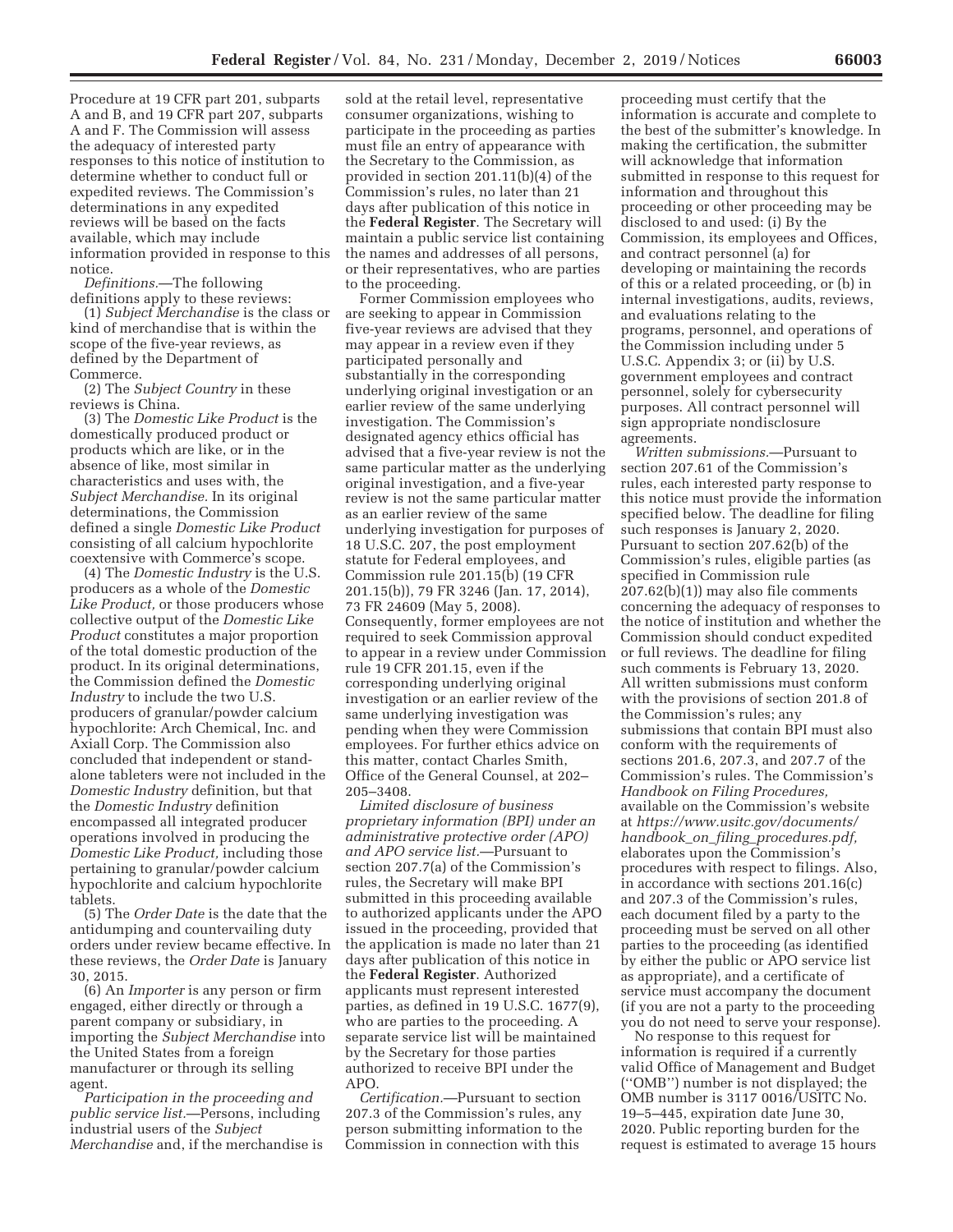per response. Please send comments regarding the accuracy of this burden estimate to the Office of Investigations, U.S. International Trade Commission, 500 E Street SW, Washington, DC 20436.

*Inability to provide requested information.*—Pursuant to section 207.61(c) of the Commission's rules, any interested party that cannot furnish the information requested by this notice in the requested form and manner shall notify the Commission at the earliest possible time, provide a full explanation of why it cannot provide the requested information, and indicate alternative forms in which it can provide equivalent information. If an interested party does not provide this notification (or the Commission finds the explanation provided in the notification inadequate) and fails to provide a complete response to this notice, the Commission may take an adverse inference against the party pursuant to section 776(b) of the Act (19 U.S.C. 1677e(b)) in making its determinations in the reviews.

*Information to be provided in response to this notice of institution:* As used below, the term ''firm'' includes any related firms.

(1) The name and address of your firm or entity (including World Wide Web address) and name, telephone number, fax number, and Email address of the certifying official.

(2) A statement indicating whether your firm/entity is an interested party under 19 U.S.C. 1677(9) and if so, how, including whether your firm/entity is a U.S. producer of the *Domestic Like Product,* a U.S. union or worker group, a U.S. importer of the *Subject Merchandi*se, a foreign producer or exporter of the *Subject Merchandise,* a U.S. or foreign trade or business association (a majority of whose members are interested parties under the statute), or another interested party (including an explanation). If you are a union/worker group or trade/business association, identify the firms in which your workers are employed or which are members of your association.

(3) A statement indicating whether your firm/entity is willing to participate in this proceeding by providing information requested by the Commission.

(4) A statement of the likely effects of the revocation of the antidumping and countervailing duty orders on the *Domestic Industry* in general and/or your firm/entity specifically. In your response, please discuss the various factors specified in section 752(a) of the Act (19 U.S.C. 1675a(a)) including the likely volume of subject imports, likely

price effects of subject imports, and likely impact of imports of *Subject Merchandise* on the *Domestic Industry.* 

(5) A list of all known and currently operating U.S. producers of the *Domestic Like Product.* Identify any known related parties and the nature of the relationship as defined in section 771(4)(B) of the Act (19 U.S.C. 1677(4)(B)).

(6) A list of all known and currently operating U.S. importers of the *Subject Merchandise* and producers of the *Subject Merchandise* in the *Subject Country* that currently export or have exported *Subject Merchandise* to the United States or other countries since the *Order Date.* 

(7) A list of 3–5 leading purchasers in the U.S. market for the *Domestic Like Product* and the *Subject Merchandise*  (including street address, World Wide Web address, and the name, telephone number, fax number, and Email address of a responsible official at each firm).

(8) A list of known sources of information on national or regional prices for the *Domestic Like Product* or the *Subject Merchandise* in the U.S. or other markets.

(9) If you are a U.S. producer of the *Domestic Like Product,* provide the following information on your firm's operations on that product during calendar year 2018, except as noted (report quantity data in pounds and value data in U.S. dollars, f.o.b. plant). If you are a union/worker group or trade/business association, provide the information, on an aggregate basis, for the firms in which your workers are employed/which are members of your association.

(a) Production (quantity) and, if known, an estimate of the percentage of total U.S. production of the *Domestic Like Product* accounted for by your firm's(s') production;

(b) Capacity (quantity) of your firm to produce the *Domestic Like Product* (that is, the level of production that your establishment(s) could reasonably have expected to attain during the year, assuming normal operating conditions (using equipment and machinery in place and ready to operate), normal operating levels (hours per week/weeks per year), time for downtime, maintenance, repair, and cleanup, and a typical or representative product mix);

(c) the quantity and value of U.S. commercial shipments of the *Domestic Like Product* produced in your U.S. plant(s);

(d) the quantity and value of U.S. internal consumption/company transfers of the *Domestic Like Product*  produced in your U.S. plant(s); and

(e) the value of (i) net sales, (ii) cost of goods sold (COGS), (iii) gross profit, (iv) selling, general and administrative (SG&A) expenses, and (v) operating income of the *Domestic Like Product*  produced in your U.S. plant(s) (include both U.S. and export commercial sales, internal consumption, and company transfers) for your most recently completed fiscal year (identify the date on which your fiscal year ends).

(10) If you are a U.S. importer or a trade/business association of U.S. importers of the *Subject Merchandise*  from the *Subject Country,* provide the following information on your firm's(s') operations on that product during calendar year 2018 (report quantity data in pounds and value data in U.S. dollars). If you are a trade/business association, provide the information, on an aggregate basis, for the firms which are members of your association.

(a) The quantity and value (landed, duty-paid but not including antidumping or countervailing duties) of U.S. imports and, if known, an estimate of the percentage of total U.S. imports of *Subject Merchandise* from the *Subject Country* accounted for by your firm's(s') imports;

(b) the quantity and value (f.o.b. U.S. port, including antidumping and/or countervailing duties) of U.S. commercial shipments of *Subject Merchandise* imported from the *Subject Country;* and

(c) the quantity and value (f.o.b. U.S. port, including antidumping and/or countervailing duties) of U.S. internal consumption/company transfers of *Subject Merchandise* imported from the *Subject Country.* 

(11) If you are a producer, an exporter, or a trade/business association of producers or exporters of the *Subject Merchandise* in the *Subject Country,*  provide the following information on your firm's(s') operations on that product during calendar year 2018 (report quantity data in pounds and value data in U.S. dollars, landed and duty-paid at the U.S. port but not including antidumping or countervailing duties). If you are a trade/business association, provide the information, on an aggregate basis, for the firms which are members of your association.

(a) Production (quantity) and, if known, an estimate of the percentage of total production of *Subject Merchandise*  in the *Subject Country* accounted for by your firm's(s') production;

(b) Capacity (quantity) of your firm(s) to produce the *Subject Merchandise* in the *Subject Country* (that is, the level of production that your establishment(s) could reasonably have expected to